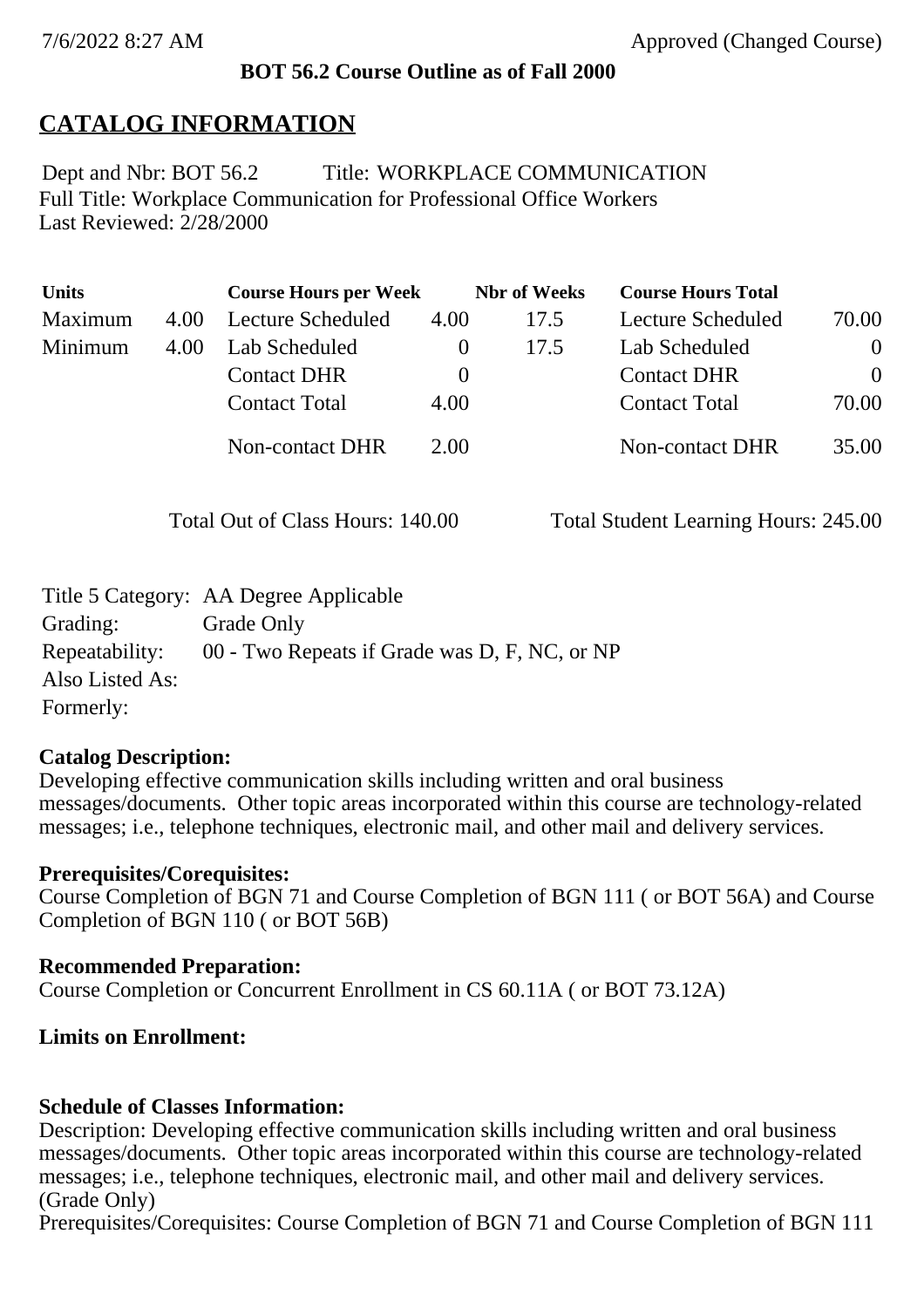( or BOT 56A) and Course Completion of BGN 110 ( or BOT 56B) Recommended: Course Completion or Concurrent Enrollment in CS 60.11A ( or BOT 73.12A) Limits on Enrollment: Transfer Credit: CSU; Repeatability: Two Repeats if Grade was D, F, NC, or NP

# **ARTICULATION, MAJOR, and CERTIFICATION INFORMATION:**

| <b>AS Degree:</b><br><b>CSU GE:</b> | Area<br><b>Transfer Area</b>                 |            |             | Effective:<br>Effective: | Inactive:<br>Inactive: |
|-------------------------------------|----------------------------------------------|------------|-------------|--------------------------|------------------------|
| IGETC:                              | <b>Transfer Area</b>                         |            |             | Effective:               | Inactive:              |
|                                     | <b>CSU Transfer:</b> Transferable Effective: |            | Spring 1991 | Inactive:                | Spring 2011            |
| <b>UC</b> Transfer:                 |                                              | Effective: |             | Inactive:                |                        |

**CID:**

**Certificate/Major Applicable:** 

[Certificate Applicable Course](SR_ClassCheck.aspx?CourseKey=BOT56.2)

# **COURSE CONTENT**

#### **Outcomes and Objectives:**

The students will:

- 1. Identify how individuals' background and experiences influence their communication skills.
- 2. List the elements of the communication model
- 3. Employ active listening techniques.
- 4. Use effective face-to-face communication (speaking skills)
- 5. Examine intercultural issues and concerns.
- 6. Develop effective telephone skills to project a positive image including voice, listening attentively, and technology-related challenges.
- 7. Identify organizational changes that affect office professionals
- 8. Use effective time management techniques to determine how they presently use their time, to identify time over which they have control and over which they do not have control, and to schedule all work in order to meet deadlines at the quality level.
- 9. Apply critical thinking skills to the problem solving and decision-making process.
- 10. Develop effective meeting skills
- 11. Identify impact and limitations of working with groups

# **Topics and Scope:**

- 1. The Communication Model
- 2. Effective Speaking Skills
	- A. Attitude
	- B. Power talking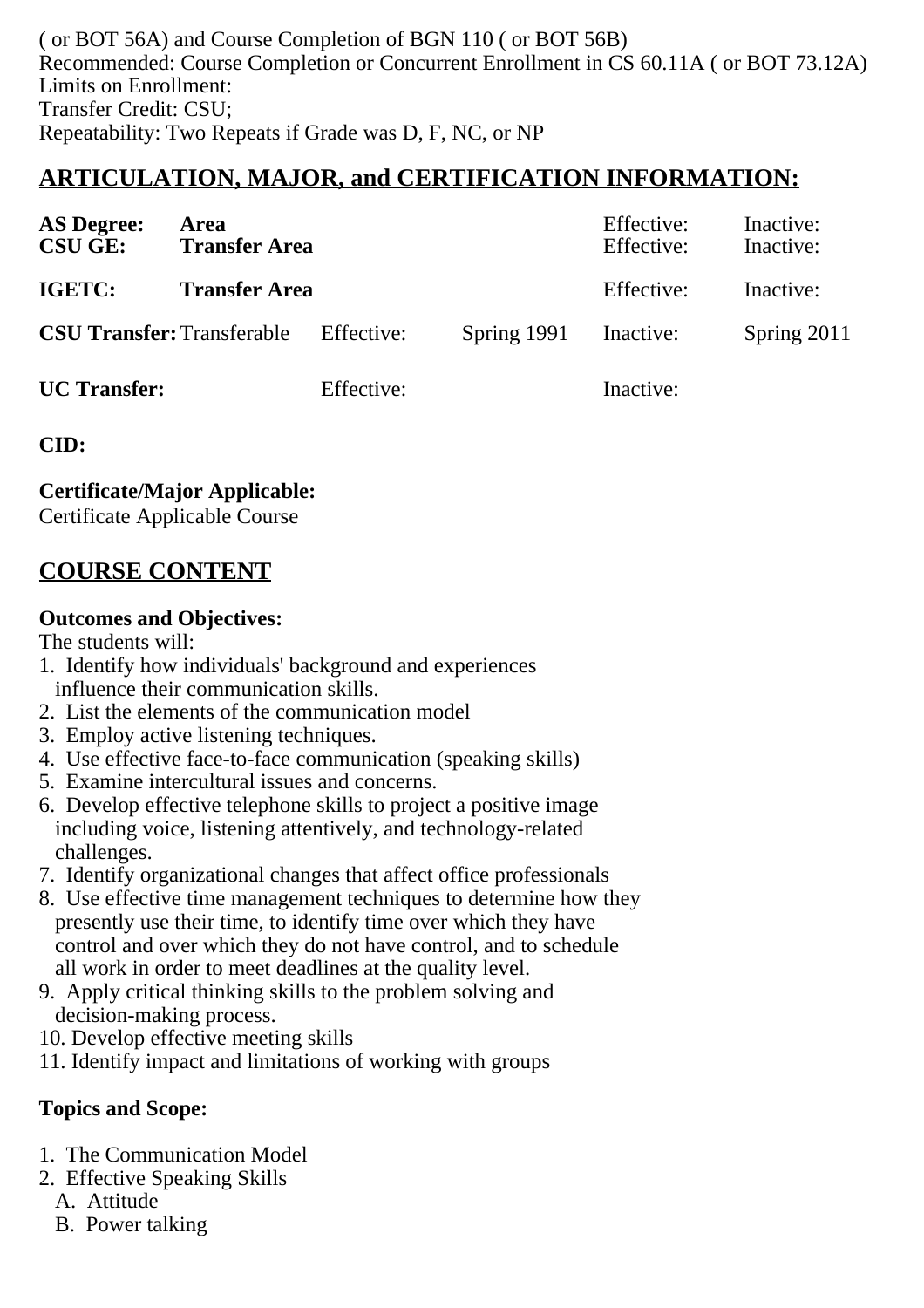- 3. Telephone Techniques
	- A. Projecting a professional image
	- B. Listening actively
	- C. Phone messages
	- D. Voice mail
	- E. Computerized systems
- 4. Written Business Messages
	- A. Use of writing resources
	- B. Brief review of proofreading and editing skills
	- C. Stationery
	- D. Letters
	- E. Memos
	- F. Informal reports
	- G. Formal reports
- 5. Mail and Other Delivery Systems
	- A. U.S. Postal Services
	- B. Courier services
	- C. Fax
	- D. Electronic mail

# **Assignment:**

In-class activities throughout the course

will include but not be limited to the application of the following workplace competencies and foundation skills:

- \* Gather data by reading information from outside written sources such as newspapers, magazines, trade journals, etc.
- \* Organize, analyze, and interpret gathered data
- \* Write various types and lengths of reports on gathered data
- \* Use essential time management skill of calendaring course activities and assignments to meet deadlines and produce a quality product
- \* Use active listening and effective oral communication skills
- \* Develop self-managing skills and teams to complete activities, assignments, and/or projects
- \* Employ activities designed to reduce stress and fatigue in today's fast-paced working environment
- \* Examine the interdependence of the global/world marketplace with emphasis on international trade and business
- \* Use computer technology to complete activities
- 1. Reading assignments from textbook and outside sources
- 2. Write a variety of reports from one-page documents to a research-based formal report
- 3. Individual and group activities applying effective listening, speaking, problem solving, and telephone techniques.

# **Methods of Evaluation/Basis of Grade:**